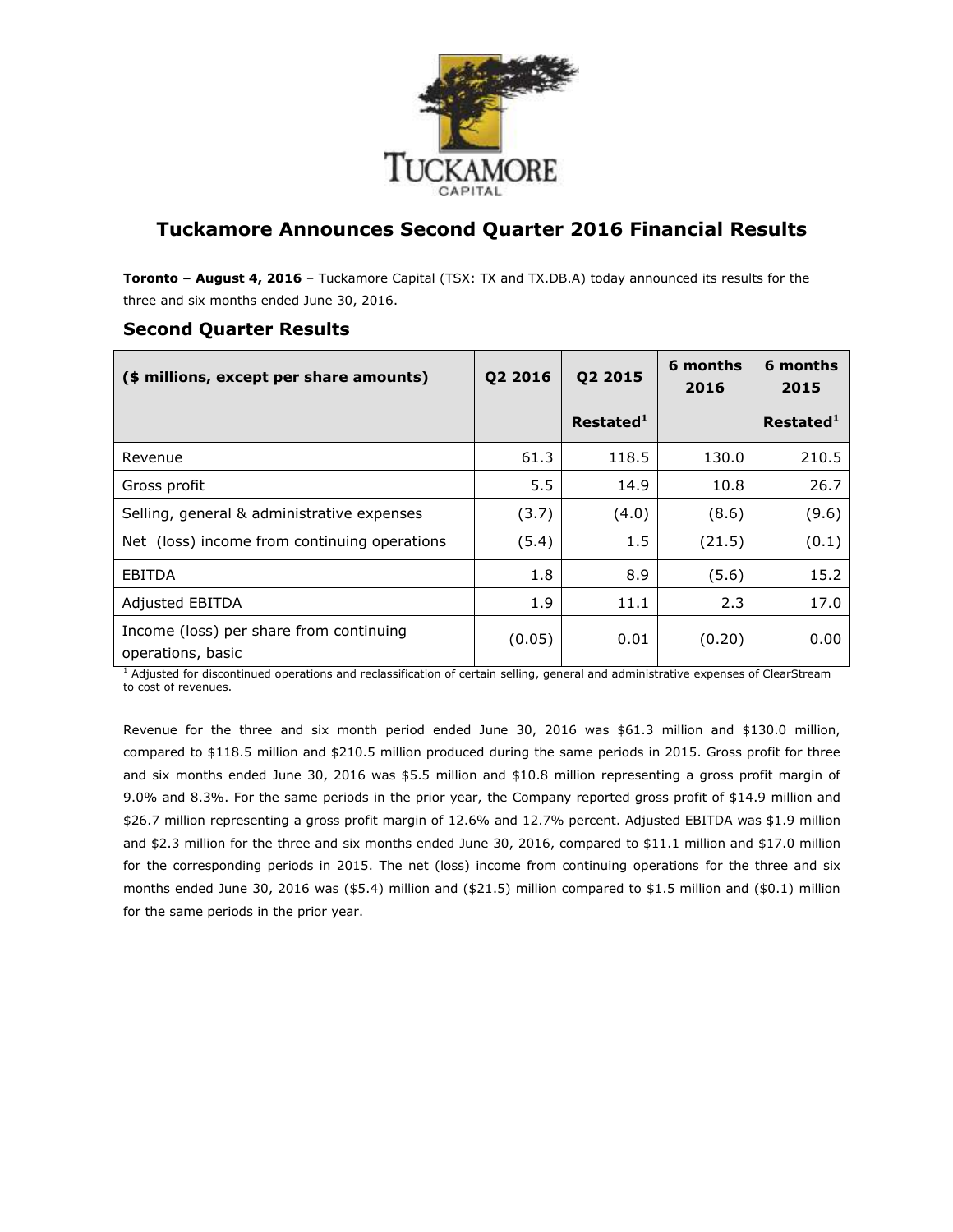## **PORTFOLIO REVIEW**

Given the significant change in Tuckamore's organizational structure in the first quarter of 2016, the Company considered and concluded that there was a change in reportable segments. The reportable segments discussed below, represent the reportable segments that the chief operating decision makers consider when reviewing the performance of ClearStream and deciding where to allocate resources.

### **MAINTENANCE AND CONSTRUCTION SERVICES**

The Fort McMurray wildfires that disrupted operations in the Northern Alberta region led to the majority of the year-over-year declines in the operating results. In addition to this, most of ClearStream's Maintenance and Construction Services customers operate in the oil and gas sector, which has been negatively impacted by low oil and gas prices. Demand and pricing for services has decreased on a year-over-year basis due to these market factors, which also contributed to the declines in revenue, gross profit and EBITDA.

#### **FABRICATION, WEAR AND TRANSPORATION SERVICES**

Fabrication demand is largely based on pipeline and infrastructure project activity. Low commodity prices have led to limited new project growth in 2016, which led to a significant decrease in demand for Fabrication services during the first half of 2016. Pipeline approval delays and pricing decreases also contributed to the decline in second quarter revenue.

Demand for ClearStream's Wear Technology services is driven largely by pipeline maintenance requirements for customers operating in the Alberta oilsands. The Fort McMurray fires disrupted operations in the Alberta oilsands during May and June, which negatively impacted the demand for Wear Technology services during this period. The services provided by this division are an integral part of the maintenance programs of oilsands producers and the Company expects demand for this service to increase in the future.

The services provided by the transportation division are largely related to the transportation of drilling and completions material and equipment. As a result of weak drilling and completion activity, demand for ClearStream's transportation services is down in 2016 relative to 2015. In addition, ClearStream's transportation division provides services to customer in the Fort McMurray area, and therefore, operations for this division were also negatively impacted by the Fort McMurray fires during the second quarter.

#### **CORPORATE**

SG&A costs increased slightly for the three months ended June 30, 2016 in comparison to the same period in the prior year. Salaries and benefits are typically reduced by a workers' compensation board ("WCB") rebate which is granted annually at the discretion of the WCB of Alberta. During the second quarter of 2015 ClearStream received a much larger rebate than in 2016. Absent the rebate identified above, salaries and benefits would have decreased over the same period in 2015. Additional cost reductions are expected for the balance of 2016. Reduced facility costs and discretionary spending are also expected to result in lower annualized SG&A costs.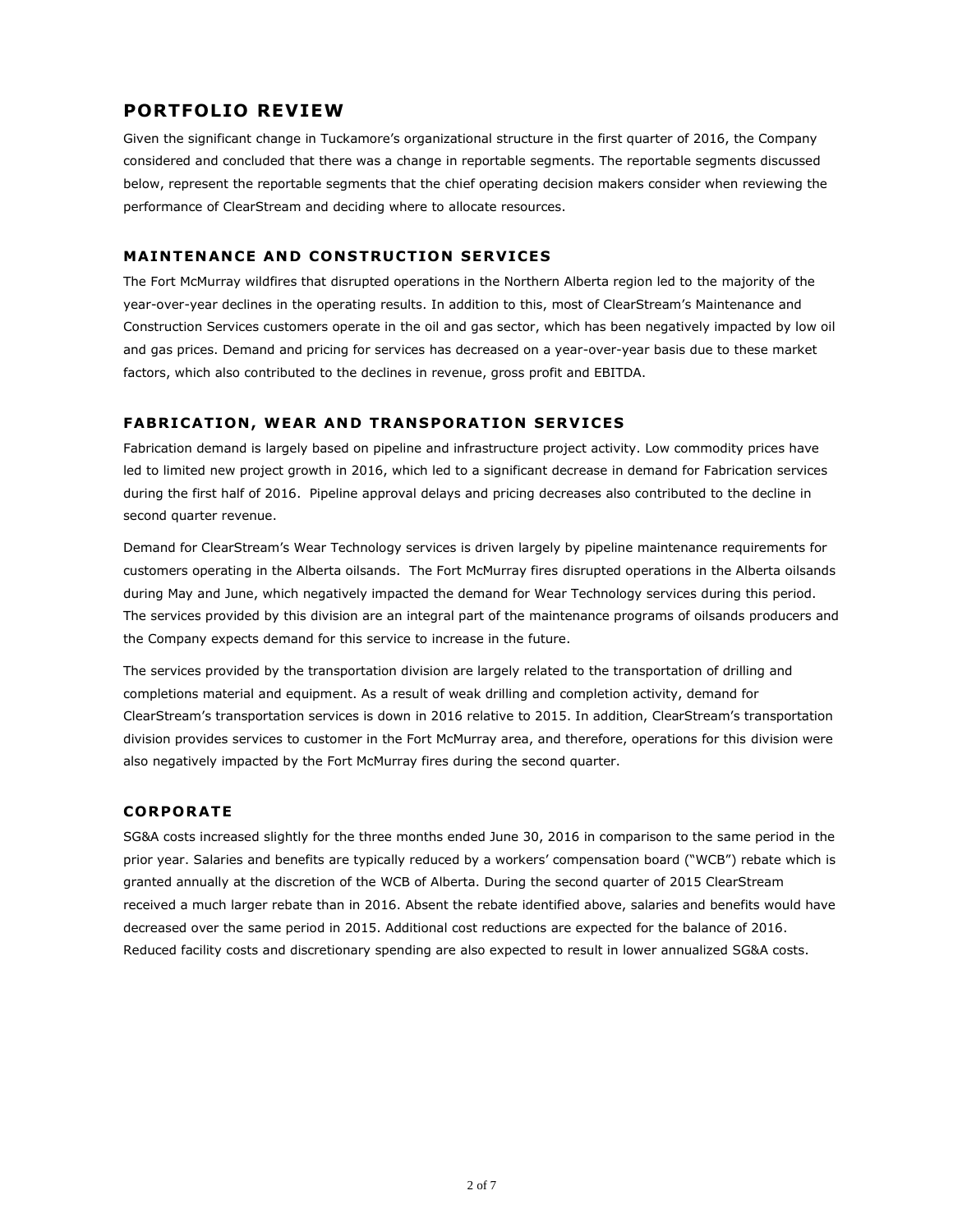# **THIRD QUARTER 2016 OUTLOOK**

Financial results for the third quarter of 2016 are expected to improve relative to the second quarter due largely to the reduced financial impact caused by the Fort McMurray fires. Although operations in the third quarter will be affected by the fires, the impact will be less pronounced as the Company and its customers begin to return to pre-fire levels.

Third quarter results are also expected to benefit from an increased customer base achieved during the second quarter, in particular for maintenance and transportation services. ClearStream continues to focus on retaining existing customers and adding new customers, and this focus will continue during the third quarter of 2016.

Despite the expected sequential financial improvements, challenging operating conditions are expected to persist during the third quarter as customers continue to defer maintenance and construction projects into 2017 due to low commodity prices. As a result, year-over-year financial results are expected to be lower compared to 2015. The company continues to respond to these challenging conditions through cost cutting initiatives. Measures taken during the second quarter and over the past twelve months are expected to result in year-over-year fixed cost reductions for the third quarter of 2016.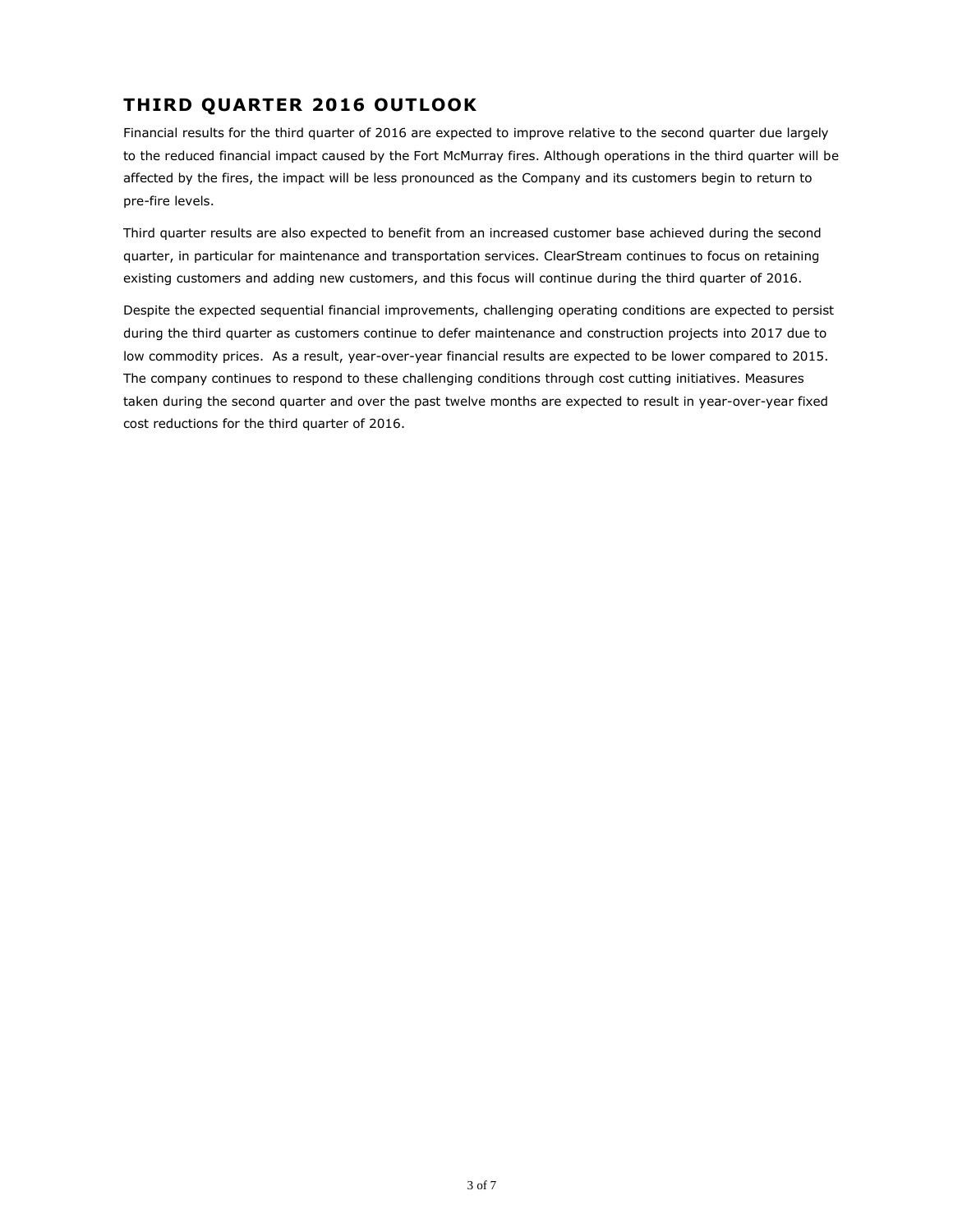### **About Tuckamore Capital Management Inc.**

The primary business of Tuckamore is now that of ClearStream Energy Holdings LP and its direct and indirect subsidiaries ("ClearStream"). ClearStream is a fully integrated provider of upstream, midstream and downstream production services to the energy industry in Western Canada. For more information about Tuckamore, please visit [http://tuckamore.ca.](http://tuckamore.ca/) For more information about ClearStream, please visit [www.ClearStreamEnergy.ca.](http://www.clearstreamenergy.ca/)

### **For further information, please contact:**

Keith Halbert Chief Financial Officer Tuckamore Capital Management Inc. 416-775-3796 keith@tuckamore.ca

John Cooper President and Chief Executive Officer ClearStream Energy Services 587-318-1001 jcooper@clearstreamenergy.ca

### **NOT FOR DISTRIBUTION TO THE U.S. NEWS WIRE SERVICES OR FOR DISSEMINATION IN THE UNITED STATES**

#### **Forward-looking information**

This press release contains certain forward-looking information. Certain information included in this press release may constitute forward-looking information within the meaning of securities laws. In some cases, forward-looking information can be identified by terminology such as "may", "will", "should", "expect", "plan", "anticipate", "believe", "estimate", "predict", "potential", "continue" or the negative of these terms or other similar expressions concerning matters that are not historical facts. Forward-looking information may relate to management's future outlook and anticipated events or results and may include statements or information regarding the future plans or prospects of Tuckamore or the Operating Partnerships and reflects management's expectations and assumptions regarding the growth, results of operations, performance and business prospects and opportunities of Tuckamore and the Operating Partnerships. Without limitation, information regarding the future operating results and economic performance of Tuckamore and the Operating Partnerships constitute forward-looking information. Such forward-looking information reflects management's current beliefs and is based on information currently available to management of Tuckamore and the Operating Partnerships. Forward-looking information involves significant risks and uncertainties. A number of factors could cause actual events or results to differ materially from the events and results discussed in the forward-looking information including risks related to investments, conditions of capital markets, economic conditions, dependence on key personnel, limited customer bases, interest rates, regulatory change, ability to meet working capital requirements and capital expenditures needs of the Operating Partners, factors relating to the weather and availability of labour. These factors should not be considered exhaustive. In addition, in evaluating this information, investors should specifically consider various factors, including the risks outlined under "Risk Factors," which may cause actual events or results to differ materially from any forward-looking statement. In formulating forward-looking information herein, management has assumed that business and economic conditions affecting Tuckamore and the Operating Partnerships will continue substantially in the ordinary course, including without limitation with respect to general levels of economic activity, regulations, taxes and interest rates. Although the forwardlooking information is based on what management of Tuckamore and the Operating Partnerships consider tobe reasonable assumptions based on information currently available to it, there can be no assurance that actual events or results will be consistent with this forward-looking information, and management's assumptions may prove to be incorrect. This forward-looking information is made as of the date of this press release, and Tuckamore does not assume any obligation to update or revise it to reflect new events or circumstances except as required by law. Undue reliance should not be placed on forward-looking information. Tuckamore is providing the forward-looking financial information set out in this press release for the purpose of providing investors with some context for the "Third Quarter Outlook" presented. Readers are cautioned that this information may not be appropriate for any other purpose.

#### **Non-standard measures**

The terms ''EBITDA'' and "adjusted EBITDA" (collectively the ''Non-GAAP measures") are financial measures used in this press release that are not standard measures under International Financial Reporting Standards ("IFRS"). Tuckamore's method of calculating Non-GAAP measures may differ from the methods used by other issuers. Therefore, Tuckamore's Non-GAAP measures, as presented may not be comparable to similar measures presented by other issuers.

**EBITDA** refers to net earnings determined in accordance with IFRS, before depreciation and amortization, interest expense and income tax expense (recovery). EBITDA is used by management and the directors of Tuckamore (the "Directors") as well as many investors to determine the ability of an issuer to generate cash from operations. Management also uses EBITDA to monitor the performance of Tuckamore's reportable segments and believes that in addition to net income or loss and cash provided by operating activities, EBITDA is a useful supplemental measure from which to determine Tuckamore's ability to generate cash available for debt service, working capital, capital expenditures, income taxes and distributions. Tuckamore has provided a reconciliation of income to EBITDA in its Management's Discussion and Analysis.

Adjusted EBITDA refers to EBITDA excluding the interest, taxes, depreciation and amortization of long-term investments, write-down of goodwill, operating loss from long-term investments in assets held for sale, restructuring costs and gain on sale of long-term investment. Tuckamore has used Adjusted EBITDA as the basis for the analysis of its past operating financial performance. Adjusted EBITDA is used by Tuckamore and management believes it is a useful supplemental measure from which to determine Tuckamore's ability to generate cash available for debt service, working capital, capital expenditures, and income taxes. Adjusted EBITDA is a measure that management believes facilitates the comparability of the results of historical periods and the analysis of its operating financial performance which may be useful to investors. Tuckamore has provided a reconciliation of income (loss) from continuing operations to Adjusted EBITDA in its MD&A.

Investors are cautioned that the Non-GAAP Measures are not alternatives to measures under IFRS and should not, on their own, be construed as an indicator of performance or cash flows, a measure of liquidity or as a measure of actual return on the shares. These Non-GAAP Measures should only be used in conjunction with the financial statements included in the press release and Tuckamore's annual audited financial statements available on SEDAR at [www.sedar.com](http://www.sedar.com/) or [www.tuckamore.ca](http://www.tuckamore.ca/)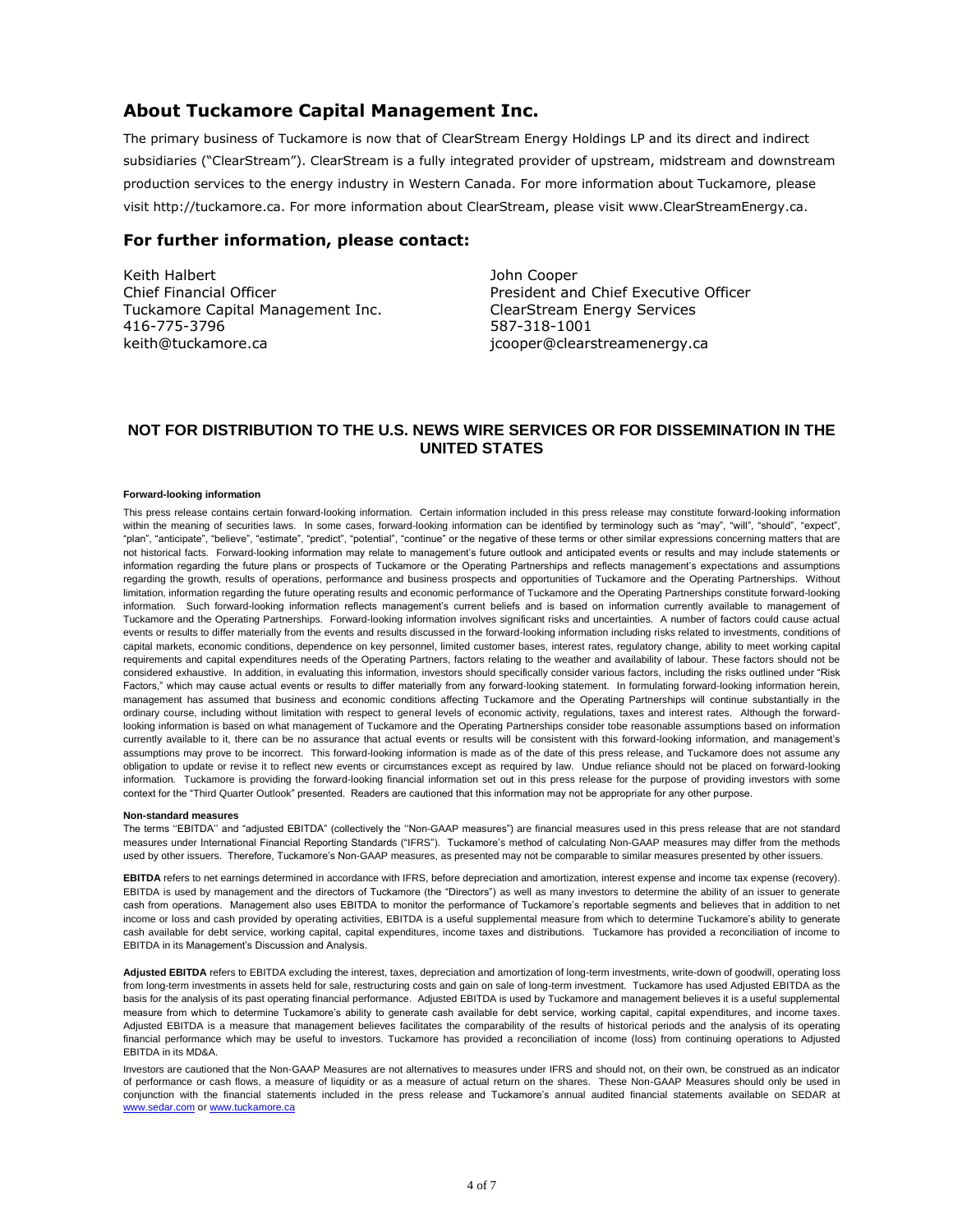# **TUCKAMORE CAPITAL MANAGEMENT INC.**

Consolidated Interim Balance Sheets (In thousands of Canadian dollars) (unaudited)

|                                                                         |    | June 30, 2016 | December 31, 2015 |          |  |
|-------------------------------------------------------------------------|----|---------------|-------------------|----------|--|
| Assets                                                                  |    |               |                   |          |  |
| <b>Current Assets:</b>                                                  |    |               |                   |          |  |
| Cash and cash equivalents                                               | \$ | 7,639         | \$                | 24,409   |  |
| Cash and short-term investments held in trust                           |    | 980           |                   | 4,380    |  |
| Accounts receivable                                                     |    | 48,688        |                   | 76,089   |  |
| Inventories                                                             |    | 3,453         |                   | 3,114    |  |
| Prepaid expenses                                                        |    | 2,339         |                   | 2,357    |  |
| Other current assets                                                    |    | 1,945         |                   | 114      |  |
| Current assets of discontinued operations and assets held for sale      |    |               |                   | 54,310   |  |
| Total current assets                                                    | \$ | 65,044        | \$                | 164,773  |  |
| Property, plant and equipment                                           |    | 28,316        |                   | 30,873   |  |
| Long-term investments                                                   |    | 2,299         |                   | 8,000    |  |
| Goodwill                                                                |    | 22,288        |                   | 30,988   |  |
| Intangible assets                                                       |    | 17,127        |                   | 18,904   |  |
| Other assets                                                            |    | 6,162         |                   |          |  |
| <b>Total assets</b>                                                     | \$ | 141,236       | \$                | 253,538  |  |
| Liabilities and Shareholders' Deficit                                   |    | 0             |                   | 0        |  |
| Current liabilities:                                                    |    |               |                   |          |  |
| Accounts payable and accrued liabilities                                |    | 21,456        |                   | 32,132   |  |
| Current portion of obligations under finance leases                     |    | 4,574         |                   | 4,685    |  |
| Senior credit facility                                                  |    |               |                   | 58,482   |  |
| Secured Debentures                                                      |    |               |                   | 174,311  |  |
| Current liabilities of discontinued operations and assets held for sale |    |               |                   | 42,637   |  |
| <b>Total current liabilities</b>                                        | \$ | 26,030        | \$                | 312,247  |  |
| Obligations under finance leases                                        |    | 4,866         |                   | 6,347    |  |
| Senior secured debentures                                               |    | 171,485       |                   |          |  |
| Convertible secured debentures                                          |    | 24,172        |                   |          |  |
| Shareholders' deficit                                                   |    | (85, 317)     |                   | (65,056) |  |
| Total liabilities & shareholders' deficit                               | \$ | 141,236       | \$                | 253,538  |  |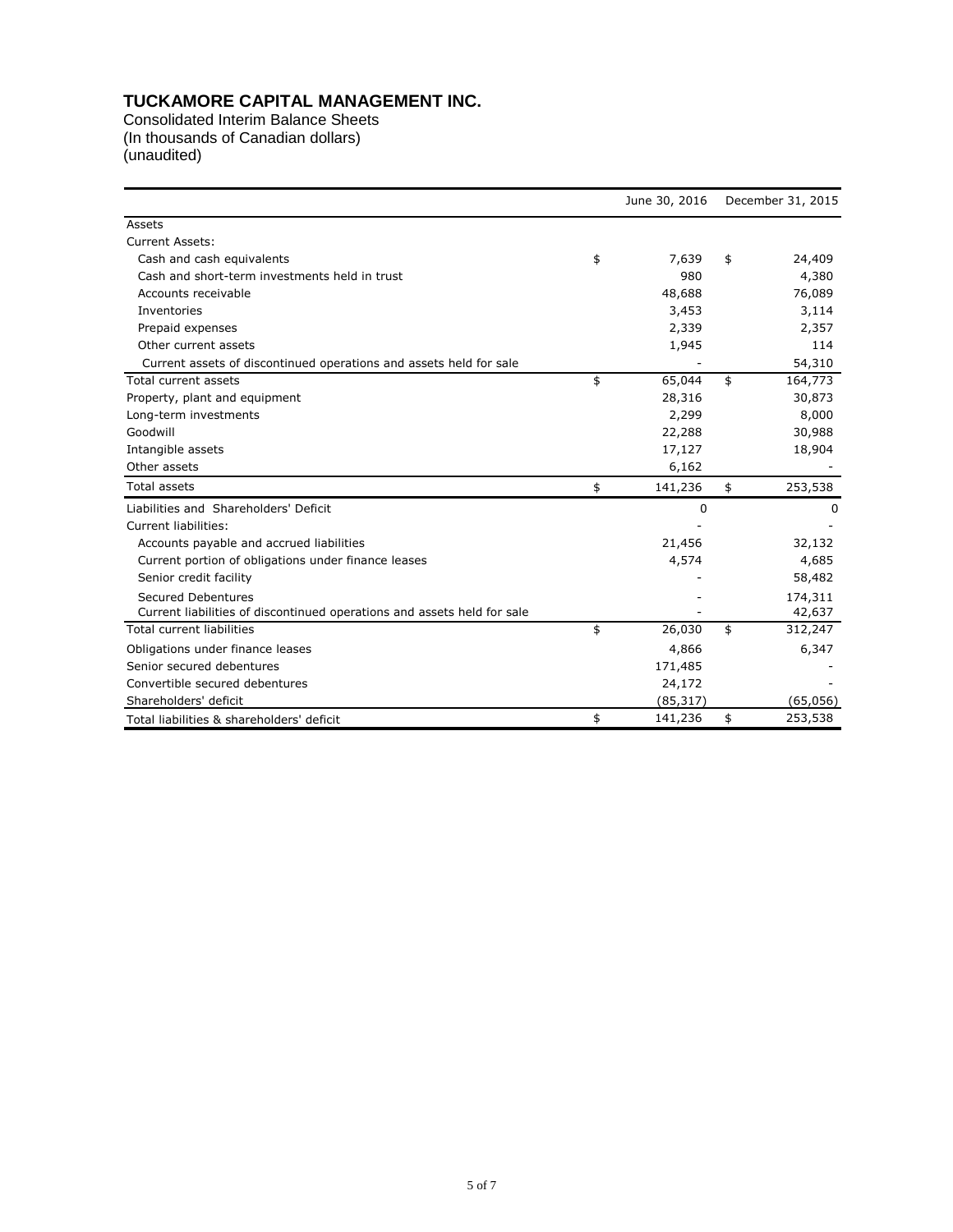### **TUCKAMORE CAPITAL MANAGEMENT INC.**

Consolidated Interim Statements of Income (Loss) and Comprehensive Income (Loss) (In thousands of Canadian dollars, except per share amounts) (unaudited)

|                                              |    | Three months ended<br>June 30, |               |                          |          | Six months ended<br>June 30, |      |                          |  |
|----------------------------------------------|----|--------------------------------|---------------|--------------------------|----------|------------------------------|------|--------------------------|--|
|                                              |    | 2016<br>2015                   |               |                          | 2016     |                              | 2015 |                          |  |
|                                              |    |                                |               | Restated <sup>1</sup>    |          |                              |      | Restated <sup>1</sup>    |  |
|                                              |    |                                |               |                          |          |                              |      |                          |  |
| Revenues                                     | \$ | 61,335                         |               | \$118,536                |          | \$129,975                    |      | \$210,504                |  |
| Cost of revenues                             |    | (55, 870)                      |               | (103, 608)               |          | (119, 194)                   |      | (183, 846)               |  |
| Gross profit                                 |    | 5,465                          |               | 14,928                   |          | 10,781                       |      | 26,658                   |  |
| Selling, general and administrative expenses |    | (3,725)                        |               | (4,030)                  |          | (8,623)                      |      | (9, 597)                 |  |
| Amortization of intangible assets            |    | (901)                          |               | (1,408)                  |          | (1,802)                      |      | (2,818)                  |  |
| Depreciation                                 |    | (1,586)                        |               | (2,029)                  |          | (3, 134)                     |      | (4,019)                  |  |
| Income (loss) from long-term investments     |    | 80                             |               | 653                      |          | (155)                        |      | 708                      |  |
| Interest expense, net                        |    | (4,704)                        |               | (5, 793)                 |          | (10, 945)                    |      | (11, 745)                |  |
| Gain on sale from assets held for sale       |    |                                |               |                          |          | 1,114                        |      |                          |  |
| Restructuring costs                          |    |                                |               | (2,607)                  |          |                              |      | (2,607)                  |  |
| Write-down of goodwill                       |    |                                |               | $\overline{\phantom{a}}$ |          | (8,700)                      |      |                          |  |
| Loss from continuing operations              | \$ | $(5,371)$ \$                   |               | (286)                    |          | \$(21,464)                   | \$   | (3,420)                  |  |
| Income tax expense - current                 |    | (20)                           |               | (20)                     |          | (19)                         |      | (20)                     |  |
| Income tax recovery - deferred               |    |                                |               | 1,816                    |          |                              |      | 3,370                    |  |
| (Loss) income from continuing operations     | \$ | (5, 391)                       | \$            | 1,510                    |          | \$ (21,483) \$               |      | (70)                     |  |
| Loss from discontinued operations            |    |                                |               |                          |          |                              |      |                          |  |
| (net of income taxes)                        |    | (1, 325)                       | \$            | (7, 784)                 | \$       | (6,050)                      |      | \$(10,620)               |  |
| Net loss and comprehensive loss              | \$ | $(6,716)$ \$                   |               | (6, 274)                 | \$       | (27, 533)                    |      | \$(10,690)               |  |
|                                              |    | Three months ended             |               |                          |          | Six months ended             |      |                          |  |
| (Loss) income per share                      |    | June 30,                       |               |                          | June 30, |                              |      |                          |  |
|                                              |    | 2016                           |               | 2015                     |          | 2016                         |      | 2015                     |  |
| Basic:                                       |    |                                |               |                          |          |                              |      |                          |  |
| Continuing operations                        | \$ | (0.05)                         | \$            | 0.01                     | \$       | $(0.20)$ \$                  |      | (0.00)                   |  |
| Net loss                                     | \$ | (0.06)                         | \$            | (0.06)                   | \$       | (0.25)                       | \$   | (0.10)                   |  |
| Diluted:                                     | \$ |                                | \$            | $\overline{\phantom{m}}$ | \$       | $\overline{\phantom{m}}$     | \$   | $\overline{\phantom{a}}$ |  |
| Continuing operations                        | \$ | (0.05)                         | $\frac{4}{3}$ | 0.01                     | \$       | (0.20)                       | \$   | (0.00)                   |  |
| Net loss                                     | \$ | (0.06)                         | \$            | (0.06)                   | \$       | (0.25)                       | \$   | (0.10)                   |  |

**<sup>1</sup>**Please refer to Note 12 – "Comparative Figures" in Tuckamore's June 30, 2016 consolidated interim financial statements for more information.